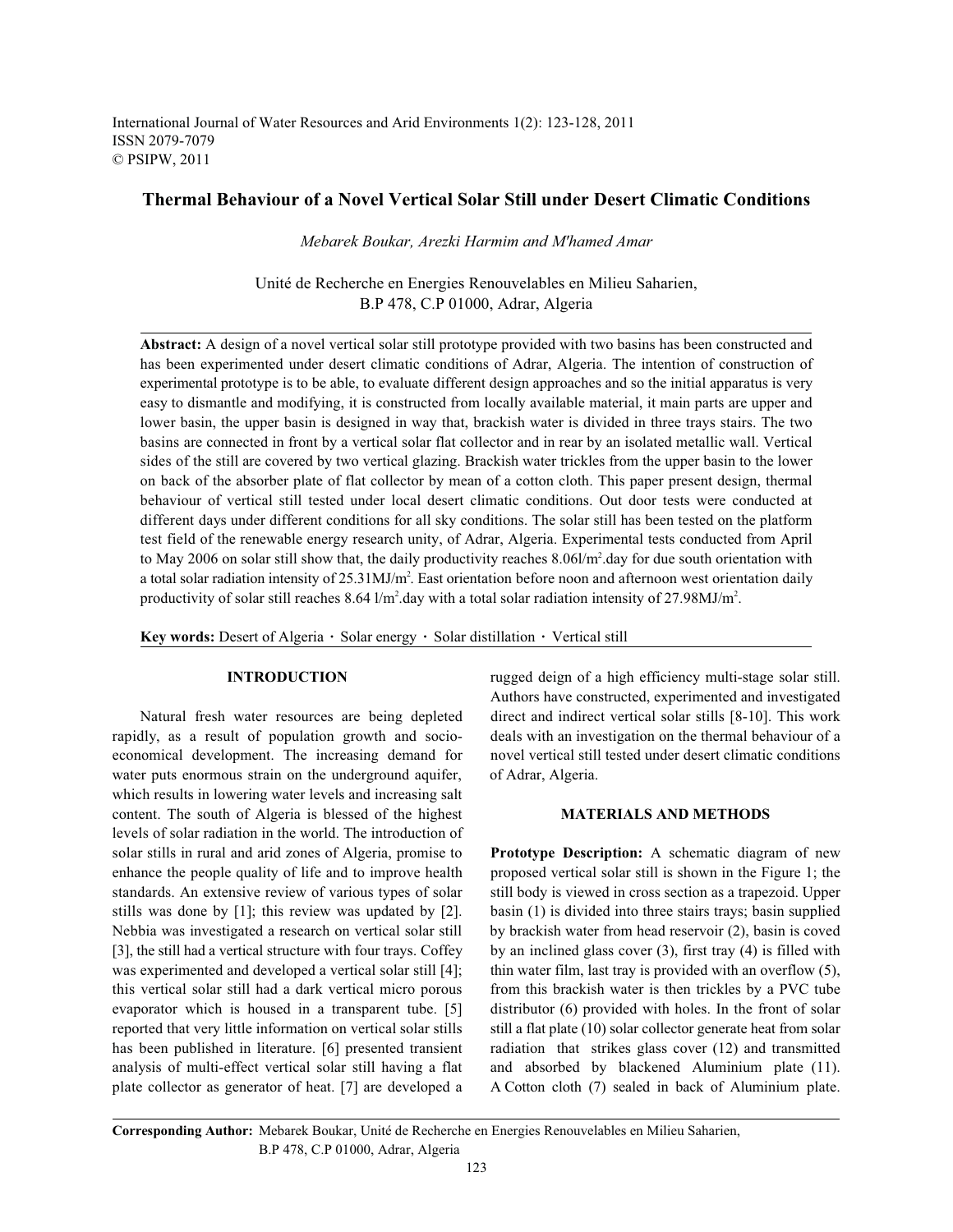

Fig. 1: schematic diagram of solar still





(13), this basin is provided also by an overflow(14),in two distilled water. From upper basin tickles down water on vertical sides lower basin is cover by two verticals glass back of absorbing plate, through cotton cloth to the lower cover and back by an isolated metallic wall (9). basin, collecting through were provided at the lower

collected in rectangular gutter (8), saline water outlet is Solar radiation, after passing inclined, two vertical glass evacuated from tub (15). cover. Water vapour then condenses on glazing covers

under construction, that has a light sloped plane of 6.95° Distilled water is collected from inclined and two vertical to the horizontal, upper basin is made from black iron, faces.



Fig. 4: A schematic diagram of different components of solar still

with an effective area of  $0.219$  m<sup>2</sup>, height vary from  $0.055$ to 0.09 m, it's length 0.488 m and it's width 0.45 m, upper basin is covered by  $0.275$  m<sup>2</sup> sloped glazing cover sheet.

Fig. 2: upper basin under construction length 0.51 m,. The solar still function as direct and Figure 3. shows the photograph of the lower basin under construction, two parallel and vertical sides were covered each by glass covers. The base of trapezoid made by galvanised steel form the lower basin with surface area of 0.249  $m^2$ , it's height 0.09 m., it's width.0.49m and it's indirect solar still, the great height is 0.98m and the small height of the trapezoid was 0.93 m, the stand base had surface area of  $0.51x051$  m<sup>2</sup>.

> The compact body of the solar still prototype had a vertical flat plate collector that generates heat form solar radiation; the casing is covered with 0.004 m glass cover thickness. The vertical solar still turn around a vertical axis.

Fig. 3: lower basin under construction a constant head tank that feed the upper basin. Collecting Brackish water trickles down cotton cloth to lower basin surfaces of the inclined glass cover where we collect Brackish water that trickles down cotton cloth is edges of the inner surfaces of the vertical glass cover. Figure 2. shows the photograph of the upper basin and flows down the cover into collecting troughs. **Operating Principle and Experimental Set Up:** Figure 4 shows a schematic diagram of different component of solar still. Each morning, upper and lower basins are flashed from salty water and are filled with raw water from through is provided at the lower edge of the inner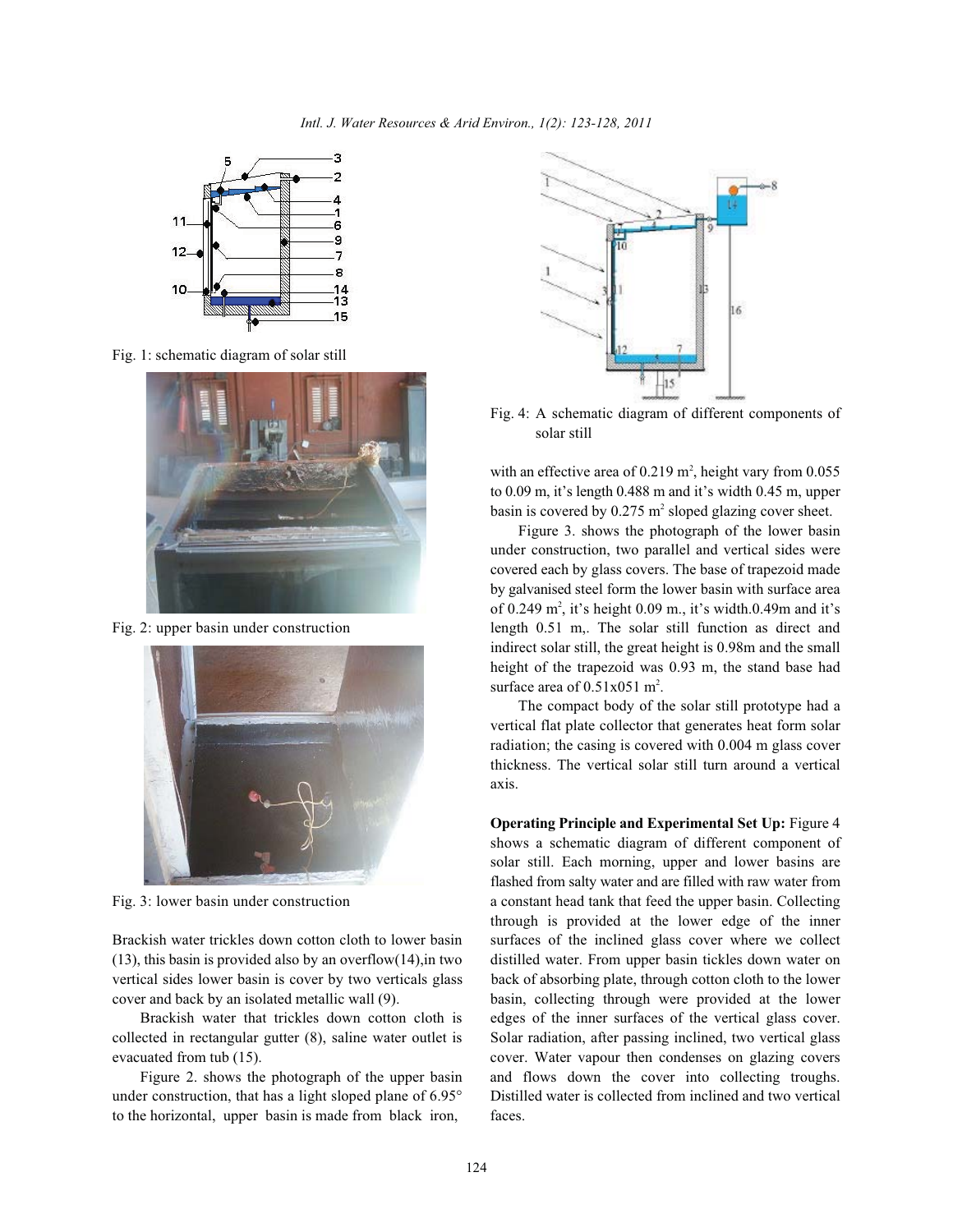



Fig. 6: Experimental instrument

Figure 5 shows the experimental set up of the novel vertical solar still unit. Tests has been carried out on the prototype from April to May 2006, on the testing field of the platform of Renewable Energy Research Unity in desert environment of Adrar, Algeria, it's latitude is 27° 53' N, it's longitude is 0° 17' W and it's elevation from sea level is 364 m. Fig. 7: Ambient temperature versus time

Figure 6 shows location of different experimental instruments. The total solar radiation on the horizontal plane is measured with a Kipp and Zonen pyranometer (p) CM11 of class 2. Temperatures are measured by thermocouples of K type. Ambient temperature Ta is measured under a shelter by K type thermocouple. The distilled water is measured each hour by a graduated test tube(EG) of 1000 ml.

Temperatures of brackish water T4,in upper basin Tw,ub and T5 of lower basin, Tw, lb. Temperatures T1, T2 and T3 respectively of inclined, east and west glass covers, Tgi, Tge and Tgo, were recorded continuously over 24 hours each five minutes. Raw data are registered on Fluke data logger and then handled on a PC for treatment and analysis. Fig. 8: Total solar radiation versus time.

## **RESULTS AND DISCUSSION**

Local well water is supplied to vertical solar still by pump from an elevated raw water storage tank. Tests on the solar still for collection of distilled water are conducted from 8 to 16 hours all day tests.

Fig. 5: Experimental set up of novel solar still Maximum values of total radiation are respectively for 3 During two days of April, April 3rd and April 15th, solar still is oriented toward due south; Figure 7 shows the variation of daily ambient temperature variation versus time for 3 and 15 April. Averages daily values of ambient temperatures respectively for 3 and 15 April are 33.31 and 31.64 °C. Figure 8 shows the variation of daily total solar radiation on horizontal plane for days of 3 and 15 April. 3 April is sunny day and 4 April is cloudy day, this is appeared on the solar radiation curve profile on figure 8. and 15 April 981.82 and 738.79 W/m<sup>2</sup>. During 3 and 15 April solar energy radiation intensity are respectively  $25.31$  and  $20.09$  MJ/m<sup>2</sup>. Solar still is tested from 8 to 16 hours, the distillate output is measured each end of interval hour.



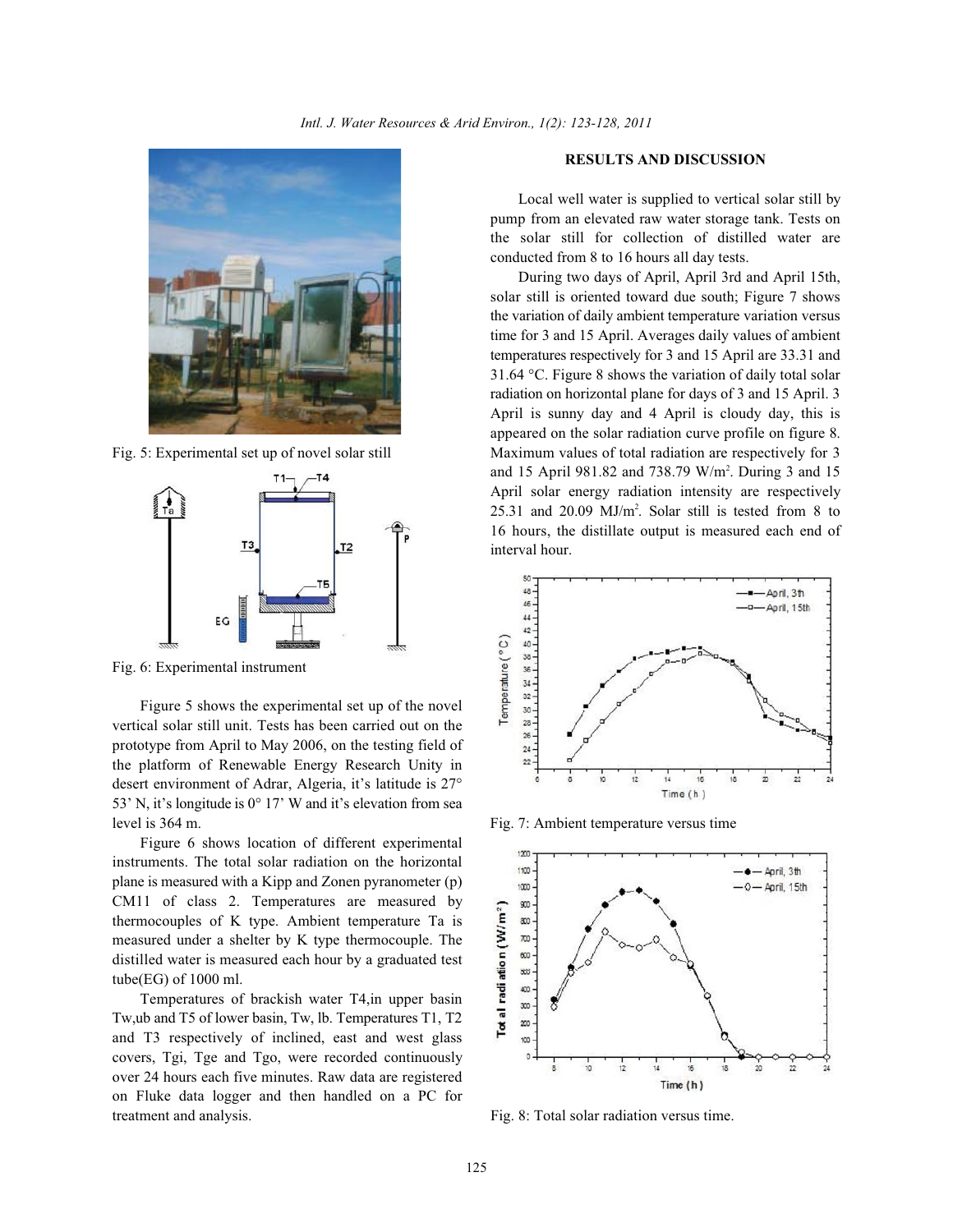

Figure 9. shows the variation of the hourly yield production of solar still over a sunny and cloudy day of April. From figure 9, we show that during the sunny day, the productivity start early than that of cloudy days, daily productivity from distilled water for 3 April are respectively for inclined glass cover of upper basin, east and west vertical glass cover of lower basin 4.84, 1.78 and 1.44  $1/m^2$ .day. daily productivity from distilled water for 15 April are respectively for inclined cover glass of upper basin, east and west vertical cover glass of lower basin 2.33, 1.24 and 1.09  $1/m^2$ .day. From experimental tests, vertical solar still produce more distilled water for the inclined cover glass for the Fig. 11: Ambient temperature versus time upper basin over sunny day of by 51.86% than inclined cover glass for the cloudy day of April. The daily Daily productivity from distilled water for 18 April are productivity from distilled water for sunny day of April,  $3<sup>rd</sup>$  respectively for inclined cover glass of upper basin, east and cloudy April 15 April are respectively 8.06 and and west vertical cover glass of lower basin 3.61, 1.37 and

To enhance solar still productivity, blue colour dye is where solar still is tested without adding any dye to upper April 16 and 17 an April 18 day, upper basin is tested productivity was enhanced for 20.28% by adding dye to without dye. Figure 10 shows the cumulative yield of the upper basin. distillate water versus time. Production of distillate start for 16 and 17 April with blue dye added to the upper basin **Orientation of solar still:** In order to achieve high yield for 10 hour. For 18 April, distillate production starts at of distilled water the still orientation should be the 11 hour because of wind storm. daily productivity direction at which the highest average incident solar from distilled water for 16 April are respectively for radiation is obtained. During 8 May solar still was inclined cover glass of upper basin, east and west vertical oriented toward due south and 21 May solar still was cover glass of lower basin 4.88, 1.45 and 1.41  $1/m<sup>2</sup>$ .day. oriented toward east from 8 to 13 hours local time and Daily productivity from distilled water for 17 April are toward west from 13 to sunset. respectively for inclined cover glass of upper basin, east Figure 11 shows the variation of ambient temperature and west vertical cover glass of lower basin 4.43, 1.35 and during days of 8 and 21May. Daily averages ambient 1.52 l/m<sup>2</sup>.day. temperatures of 8 and 21 May are respectively 31.3 and



Fig. 9: Distillate production versus time Fig. 10: Cumulate yield of Distillate versus time



4.66  $\text{l/m}^2$ .day.  $\text{D}$  1.19  $\text{l/m}^2$ .day. Daily productivity from distilled water **Effect of Adding Dye on Th Productivity of Solar Still:** are respectively 7.74 and 7.3 l/m<sup>2</sup> for additive dye. 18 April added to the brackish water of the upper basin during basin, daily productivity was  $6.17 \frac{\text{m}}{\text{day}}$ . Solar still respectively for 16 and 17 April for the vertical solar still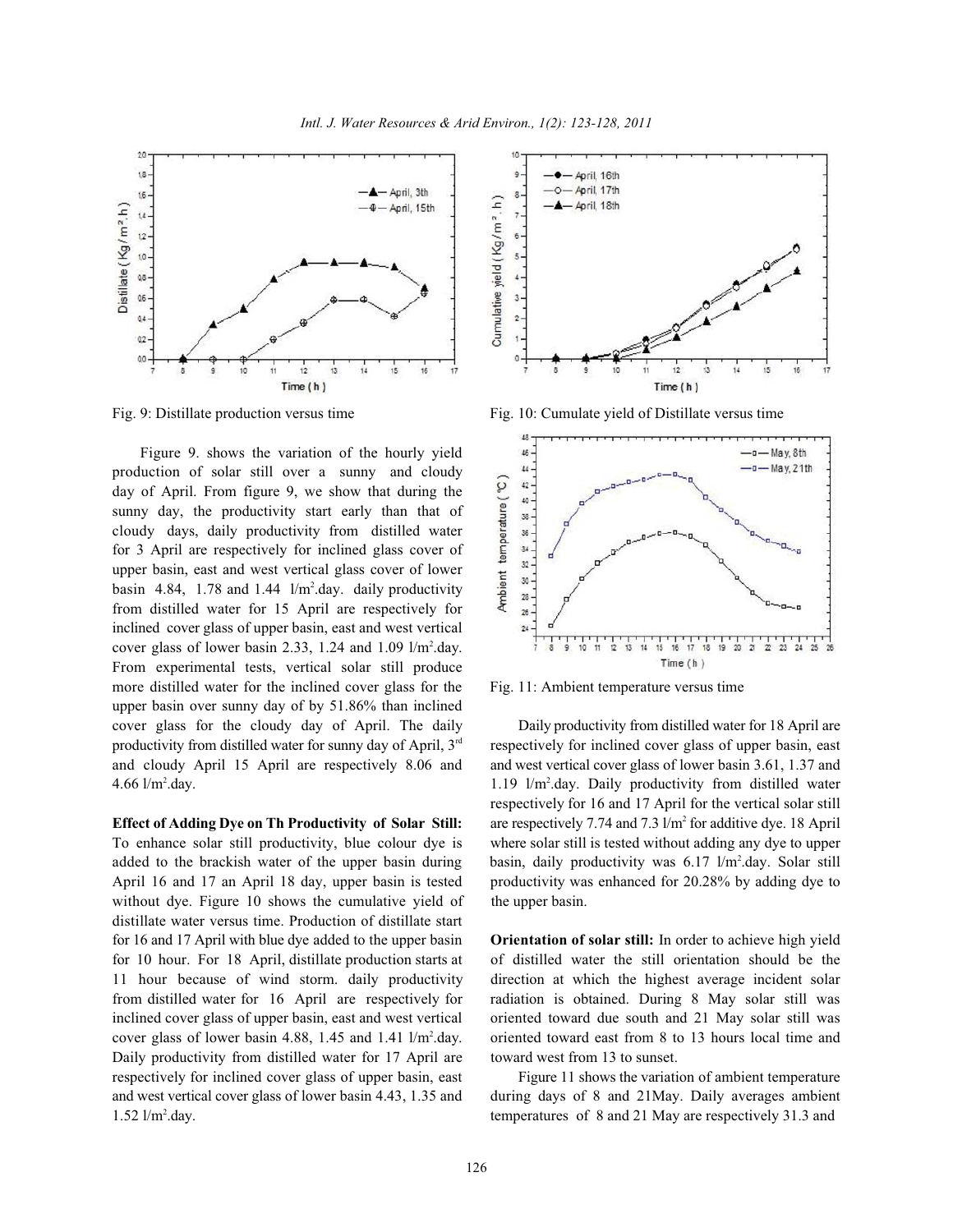

Fig. 12: Total solar radiation versus time



Fig. 13: variation of different temperatures of solar still versus time

38.98°C. Figure 12 shows the total solar radiation for days of 8 and 21 May, maximum values are respectively 1004.47 and  $1043.29$  W/m<sup>2</sup>. Daily solar energy radiation that reaches the horizontal plane during 8 and 21 May are respectively 27.34 and 27.98  $MJ/m<sup>2</sup>$ . Energy collected to produce distilled water is at least the same. Double orientation of solar still improve still yield.

Figure 13. shows the variation of different temperatures water temperature in the upper basin Tw, ub, cover inclined glass temperature Tgi, cover vertical west glass, Tgo, cover vertical east glass and lower basin water temperature for days of 8 and 21May. Maximum value of brackish water of upper basin registered in 8 May is 76.23°C when solar still is oriented toward due south, it occurs at 13 hours at the end hour of orientation of solar still towards east orientation. For day of 21 May maximum value registered is 78.74 °C it occurs in the first hour of orientation of solar still toward west orientation in the afternoon.

Maximum value of brackish water of lower basin registered in 8 May is 57.93°C, it occurs 16 hours afternoon, when solar still is oriented toward due south.



Fig. 14: Cumulate yield of Distillate versus time

For day of 21 May maximum value registered is 53.46 °C it occur at 17 hours in the afternoon when solar still is oriented toward the west.

Figure 14 shows the cumulative yield for different condensing surface of the vertical solar still: inclined glass cover, east and west vertical glass cover during days of 8 and 21 May. Between 9 and 16 hours cumulative yield of the inclined glass cover, east vertical glass cover and west vertical glass cover are respectively 4.245, 0.5225 and  $0.6957$  l/m<sup>2</sup>.day for 8 May when solar still was oriented toward due south. For the day of 21 May, between 10 and 16 hour, cumulative yield of the inclined cover glass, east vertical cover glass and west vertical cover glass are respectively 4.016, 1.086 and 1.085  $1/m<sup>2</sup>$ .day.

Cumulative yields for east and west vertical cover glass are greater than of the cumulative yields for east and west vertical cover glass when solar was oriented towards due south, orientation of solar still towards east and west improve solar still productivity. For orientation due south the daily productivity of the vertical solar still 7.42  $1/m<sup>2</sup>$ .day and daily productivity for east and west orientation are  $8.64 \frac{1}{m^2}$ .day. From experimental tests lower basin acts as an accumulator of heat for the afternoon. During experimental tests we found difficulty to maintain the same level in the solar still reservoir and in the distribution of brackish water in the trays of the upper basin was not uniform.

## **CONCLUSIONS**

The simple operation of the novel vertical solar still provide with upper and lower basin which requires no technique parts is acceptable and appropriate to the social structures in the desert regions of Algeria for producing distilled water. The flexibility of the prototype creates optimal adaptation to a variety of local conditions.